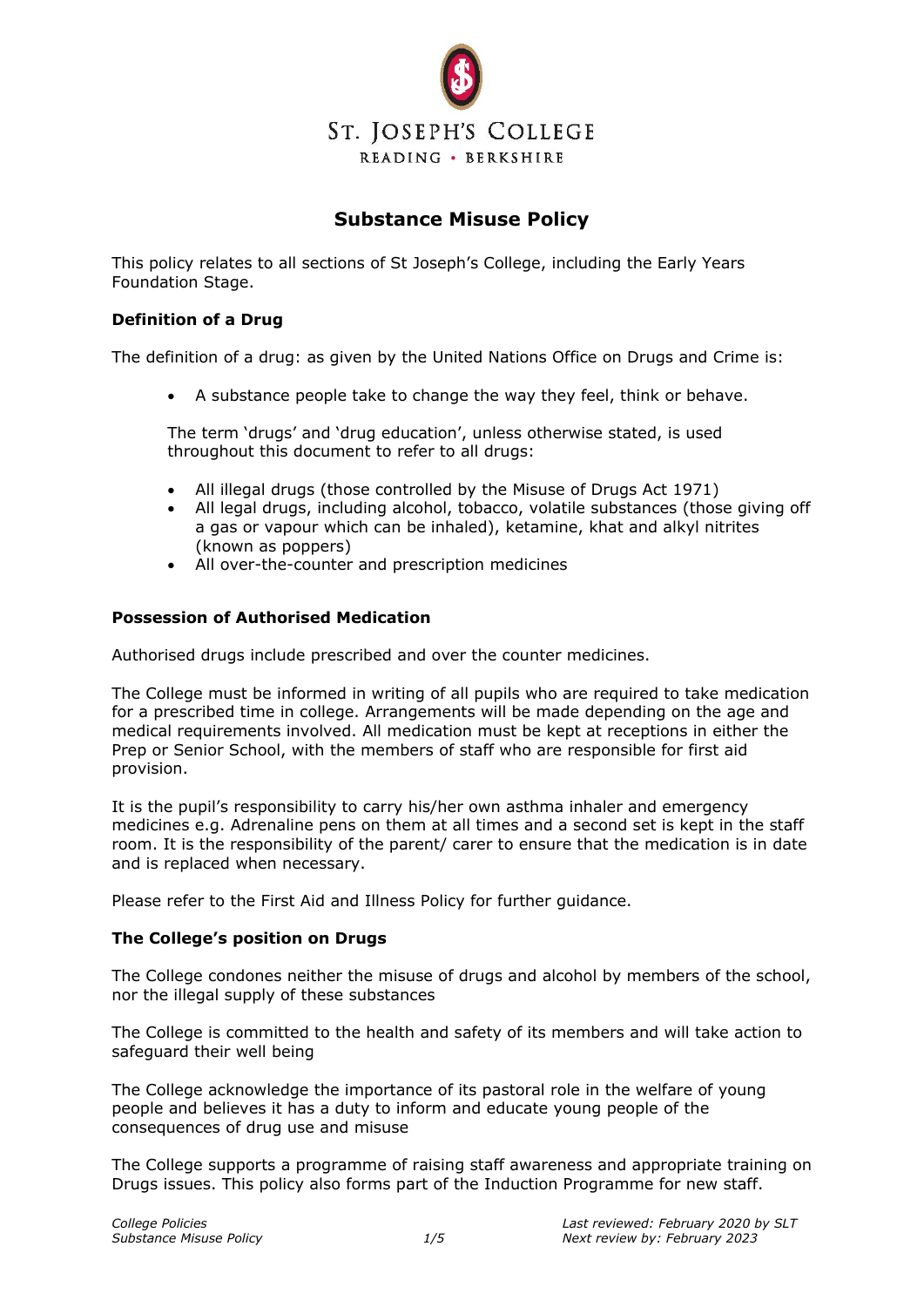

The College also recognises the responsibility to inform and involve parents/guardians in the education programme of drugs awareness and misuse.

### **The Role of the Head**

The Head takes overall responsibility for the policy and its implementation, for liaison with the Governing Body, senior staff, parents and with appropriate outside agencies. The Head will ensure that all members of staff dealing with substance issues are adequately supported and trained.

### **Drugs Education**

The drug education of pupils will take into account:

- The requirements of the National Science Curriculum on medicines, volatile substances, alcohol, tobacco and illegal drugs
- The relevant most recent documentation from the DfE entitled 'DfE and ACPO drug advice for schools' September 2012
- The school's curriculum and organisation of the teaching of PSHEE and presentation from external speakers

The drugs education programme will support the following educational aim: to enable pupils to make healthy informed choices by increasing knowledge, challenging attitudes and developing and practising skills.

The school recognises the importance of pupils being given accurate information appropriate to their age and stage of development.

This information will include:

- College rules and consequences of breaking them
- the law and penalties for drug offences
- information about drugs, alcohol, tobacco, solvents and medicines, their legal status, their effects and any legitimate uses
- where the potential dangers lie
- sources of support, help and advice should pupils need them
- information which will widen understanding about related health and social issues e.g. sex and sexuality, crime, HIV and Aids and the benefits of a healthy lifestyle
- ways to minimise the risks that users and potential users face

It is recognised that central to any drugs education programme is a recognition of the need for pupils to develop self-esteem and to attain the personal and inter-personal skills necessary for coping in a society where many kinds of drugs will continue to be available, some of which may be illegal but all of which are potentially harmful.

The educational aims set out in this policy are fulfilled through aspects of the pupil's experiences in the taught curriculum, the informal curriculum and through opportunities for extra-curricular activities. We deliver in the taught curriculum mainly through PSHEE, Science and PE.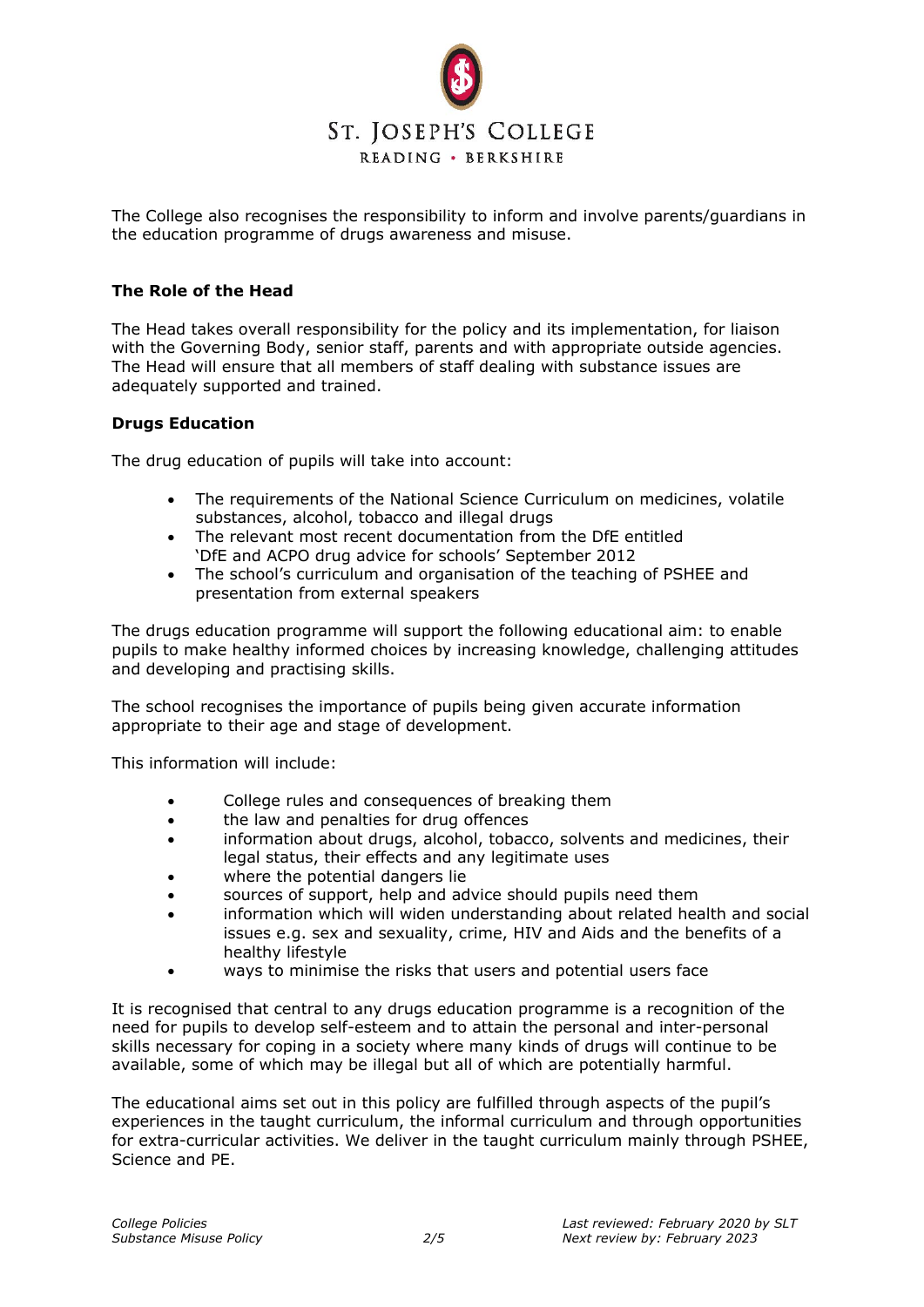

# **Smoking (Including the use of E-Cigarettes/Vaping Devices)**

Smoking is the single greatest cause of preventable illness and premature death in our society. The school policy on smoking aims to give pupils the message that the habit creates health problems for smokers and non-smokers alike and that non-smoking represents the norm in society. Smoking, or being in possession of cigarettes, tobacco, or e-cigarettes/vaping devices is prohibited when a pupil is under College jurisdiction.

# **Alcohol**

Alcohol is readily available and generally considered acceptable in many social groups. Given its prevalence and the vulnerability of young people to the impact of alcohol misuse and changes in drinking behaviours, educating pupils about the effects of alcohol and how to reduce alcohol related harm is an important priority for all schools.

Drinking, or being in possession of alcohol is prohibited when a pupil is under school jurisdiction. There may be exceptions, such as the option to serve wine to Sixth Formers at the Sixth Form Ball, but such exceptions will be clearly flagged to pupils and parents.

#### **Suspicion of Misuse of Drugs**

If a member of staff has reason to suspect that a pupil is misusing drugs, they must report the situation to the Deputy Head Pastoral, Deputy Head Prep or Head who will decide if further investigation or a drugs test is warranted. Suspicion of misuse may arise from: behavioural signs, such as deterioration in a pupil's wellbeing and/or performance, or other signs or evidence such as the finding of certain items of equipment, or other information that has been gathered/disclosed.

# **Investigation into Possible Misuse of Drugs**

Once it has been confirmed that there are reasonable grounds for suspecting that a pupil may have been misusing controlled drugs, the Head or the Deputy Head Pastoral will be responsible for any further investigations, which maybe conducted through the Head of Section.

Dialogue with the pupil(s) will be undertaken as soon as possible to determine the facts. This will take the form of an interview which begins with the pupil being asked to write down all the information they can give about how the substance came to be in their possession. Any substance suspected of being a drug will be confiscated and locked in the school safe. It should be in a sealed envelope, named and dated. If appropriate, the substance will be passed for analysis within 24 hours

If required they may carry out a search of a pupil's locker and belongings. Cooperation by the pupil in these searches will be encouraged in all instances. A second member of staff will be present to verify the search was undertaken correctly.

The Head or the Deputy Head Pastoral may decide that a pupil should be asked to be tested, or that a substance should be tested. The College will contact the pupil's parents at this time to let them know of the decision to ask for testing to take place.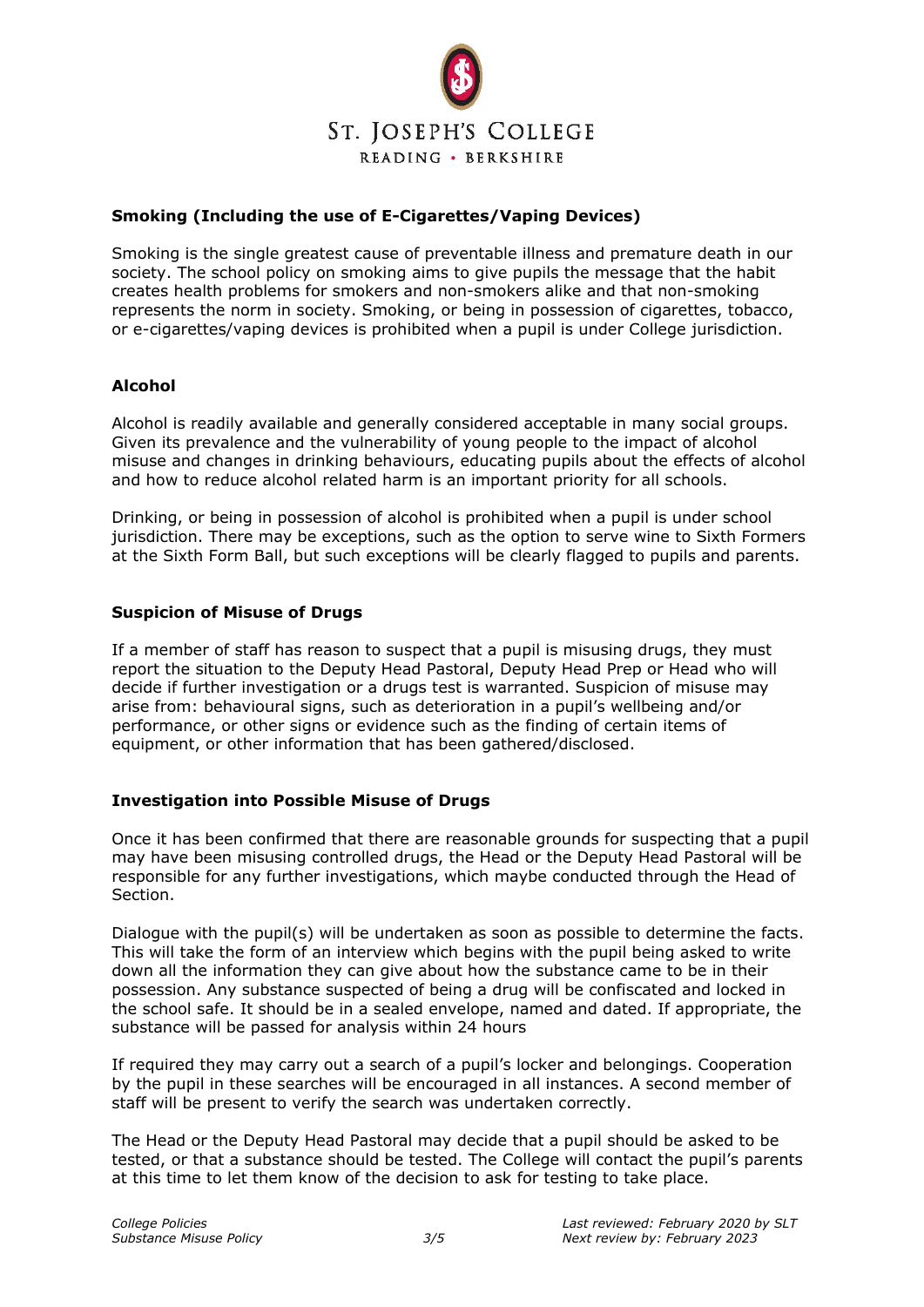

## **Testing Procedure**

Testing is carried out in accordance with a strict procedure. This procedure is updated from time to time as experience and/or scientific advances indicate. In the event of a pupil being suspected of misusing controlled drugs, he or she may be asked to offer a urine sample. The request for a urine sample will be put to the pupil by the Head or his deputy, and this will be communicated to the parents of the pupil.

The pupil will be asked to give a urine sample in a suitable container provided by the staff in main reception responsible for First Aid. The pupil's dignity and personal privacy will be respected in taking the sample, although the supervising member of staff will need to be present at the time of the test in order to ensure that the results are fair. Where a male pupil is concerned, a senior male member of staff should oversee the process and likewise for a female pupil, a senior female member of staff should oversee the process (normally one of the Senior Leadership Team).

### **Outcome**

Sanctions against pupils who commit drug offences will be at discretion of the Head and according to the College ethos.

- a) the short and long term welfare of the pupil(s) concerned
- b) the difference between rejecting the behaviour and rejecting the person
- c) the short and long term welfare of other pupils
- d) guidance in DFE-00001-2012, DfE and ACPO drug advice for schools
- e) the need for consistency in connection with:
	- other drug related incidents
	- previous treatment of the same pupils for misdemeanours
	- sanctions for other misdemeanours

A pupil maybe required to leave the College if:

- He/she is found to have supplied, handled, possessed or consumed illegal drugs on the College premises ("supplied" includes supplying for money or free-of-charge
- Communicating with a drug dealer on behalf of someone else
- Introducing fellow pupils to a drug dealer, or any other instance of procuring controlled drugs for him/herself or another pupil).
- He/she attends School whilst under the influence of drugs
- He/she is involved outside School jurisdiction in the supply, handling, possession, consumption or incitement to the misuse of drugs and in the view of the Head this has or may have a negative impact on the College or on the pupil involved or other pupils.